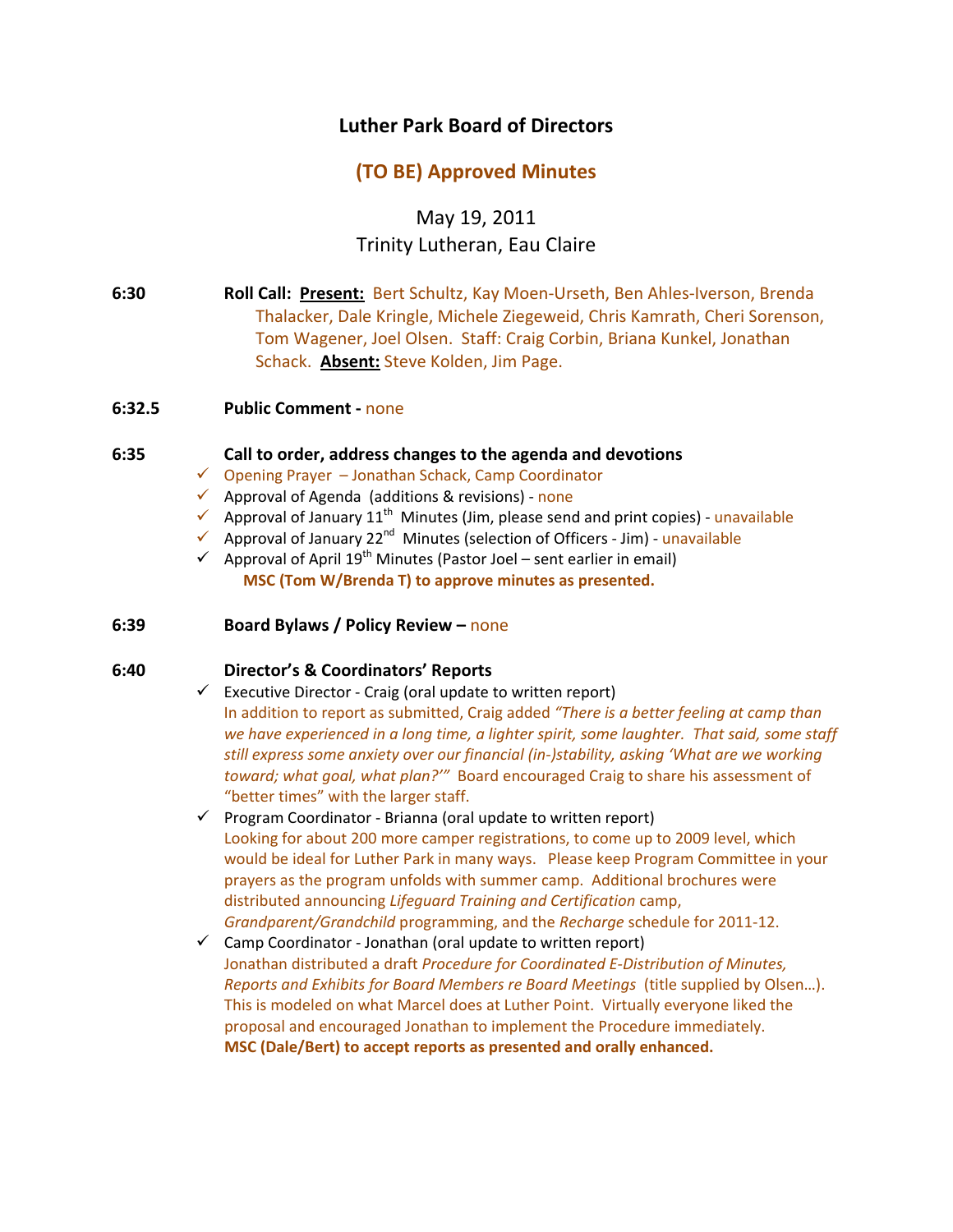## **7:25 Committee Reports**

 $\checkmark$  Finance Committee – **Brief update** and anything requiring Board action Brenda walked the Board through various financial reports. Income is ahead of same period last year; note especially there are no past-due bills at this time. The Campership fund is well-funded and plentiful. Please get the word out to registrants that this fund is available. *Pastors please sit up and take note and spread the word about this fund!*

Accept Financial Report –

**MSC (Ben/Kay) to accept the Treasurer's Report as presented and enhanced.**

- 9 Property Committee ‐ *Brief update* and anything requiring Board action The pool will not be painted until late summer. Bob Anderson is donating \$1500 for grubbing out stumps and for shingles for the Quonset . The boat lift is still for sale. The camp house roof really needs to be shingled. Tom will check out a pontoon being made available from Gary and Judy Solberg of Kings Valley Lutheran Church (Osseo). Committee will meet at 4:00 on Thursday June 16 (date of next Board meeting) for a walk-through of the main campus to identify conditions and work-to-be-done.
- 9 Program Committee ‐ *Brief update* and anything requiring Board action Board is invited to assist with hospitality when campers are arriving on Sundays in the summer. Wear (y)our polo shirt, arrive at 2:30 and check in with Briana, Jonathan or Diana. Board members are invited to attend the camp musical (*Life on the Edge*) any summer Tuesday at 8:00 p.m., and the Christ-walk any summer Thursday at 8:00 p.m. These are quite impressive experiences.
- 9 Executive Committee *no meeting since April –* no report

## **8:05 Unfinished business**

o Strategic Planning – Congregational Visits & planning PLAN assignments CONTACTS and visits

*UPDATE cluster Coordinators*

- $\triangleright$  Cluster 1, Cheri
- $\triangleright$  Cluster 2, Kay (did she say yes? Kay didn't say no...)
- $\triangleright$  Cluster 3, Steve
- $\triangleright$  Cluster 4, Tom

 After oral reports on progress and frustrations about these visits, discussion ensued about bringing this project to a close. **MSC (Dale/Tom/[Cheri proposing friendly amendment]) to close the "ingathering of information" phase of the congregation visit program by July 1.** Brenda offered to compile the information we're gathering from the congregation visits.

o Constitution and Bylaws process / next steps – no report

Task Team (Tom, Bert, Mike W. & others?)

- o Personnel Policies Task Team (Steve & Ben) no report
- o Action on Fund Raising idea / Concept (Tom and Brenda) no report Craig Corbin pointed out that Fund Raising and Development is often seen as part of the Executive Director's responsibility/opportunity bucket, and that he needs to be in on the basement level of laying a foundation for this project. In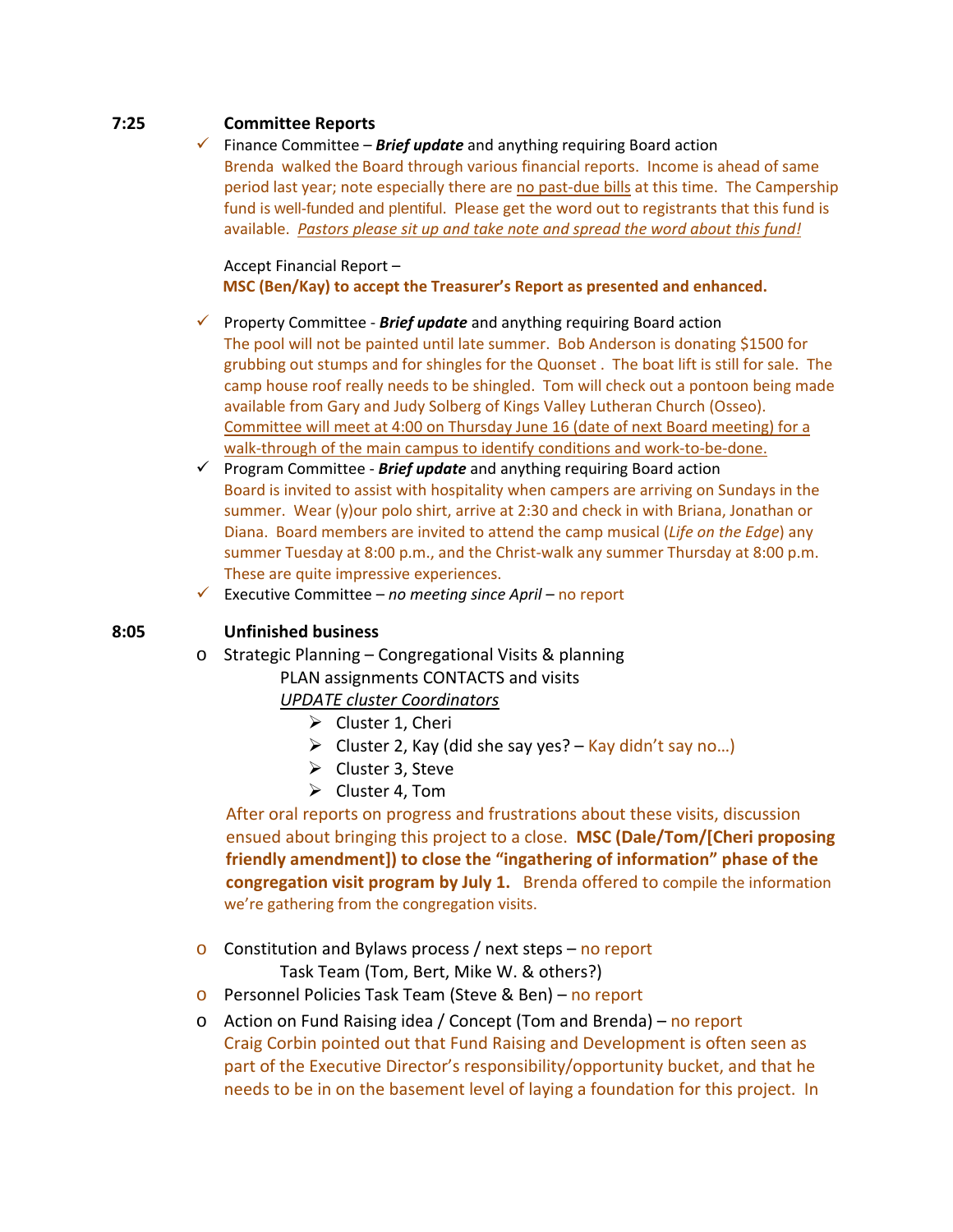our specific situation, the work of a Development task force will rather directly impact upon the relationship between Luther Park and Luther Point as regards the (Interim) Executive Director arrangements. **Suggested a Task Force be appointed (***no action at this meeting***.)**

o Task Team Recommendations regarding Sale of Camp Property Kay Moen‐Urseth distributed a report from the Task Team. The property is saleable, with improvements. Perhaps \$150K. Market is soft; sale won't result in an immediate cash flow for the camp. Property Committee and staff identified the repairs that need to be done if we retain, or if we sell, the property. **With Board encouragement (no specific action or directive) Property Committee agreed to see to taking care of necessary upgrades.** Sale ought to posed not (negatively) as a financial relief measure, but (positively) as a consolidation of assets [disposing of a liability] to strengthen the mission of Luther Park. MSC (Ben/Kay) that Insofar as the camp home is not a part of the ongoing ministry of Luther Park, the Board recommends to the constituent congregations to sell the camp home in the future. Note: the date is left undetermined, pending completing of work on the home, and whether this could come as business at the Annual Meeting in January 2012, or at a specially called meeting of the constituent congregations.

## o Any Action regarding Sale of Camp Property

Schedule Corporation meeting – agenda to include;

- a. Sale of the Camp/Director's House
- b. Update and revisions to Constitution

## **8:44 New business**

- o Ratification of Board Officers Elected January 22, 2011 **MSC(Brenda/Tom) to ratify the Board Officers elected January 22, 2011 as: Steve Kolden,** *President***; Chris Kamrath,** *Vice President***; Joel Olsen,** *Secretary***, Brenda Thalacker,** *Treasurer***.**
- **8:45 Closed Session ‐** not needed
	- o None anticipated any unfinished or new business moved from open session

## **8:45 Open Session –** not needed

o Action Items from closed session (as needed)

# **8:50 Next Meeting Thursday June 16th @ Luther Park – Chetek** Property Committee meets at 4:00 for camp walk‐thru. Supper served at 5:30. Board members welcome to supper. Please call and let Diana in the office know if you will be eating supper. Devotions – Ben Snacks – we will still be full from the delicious camp meal. No snacking this time.